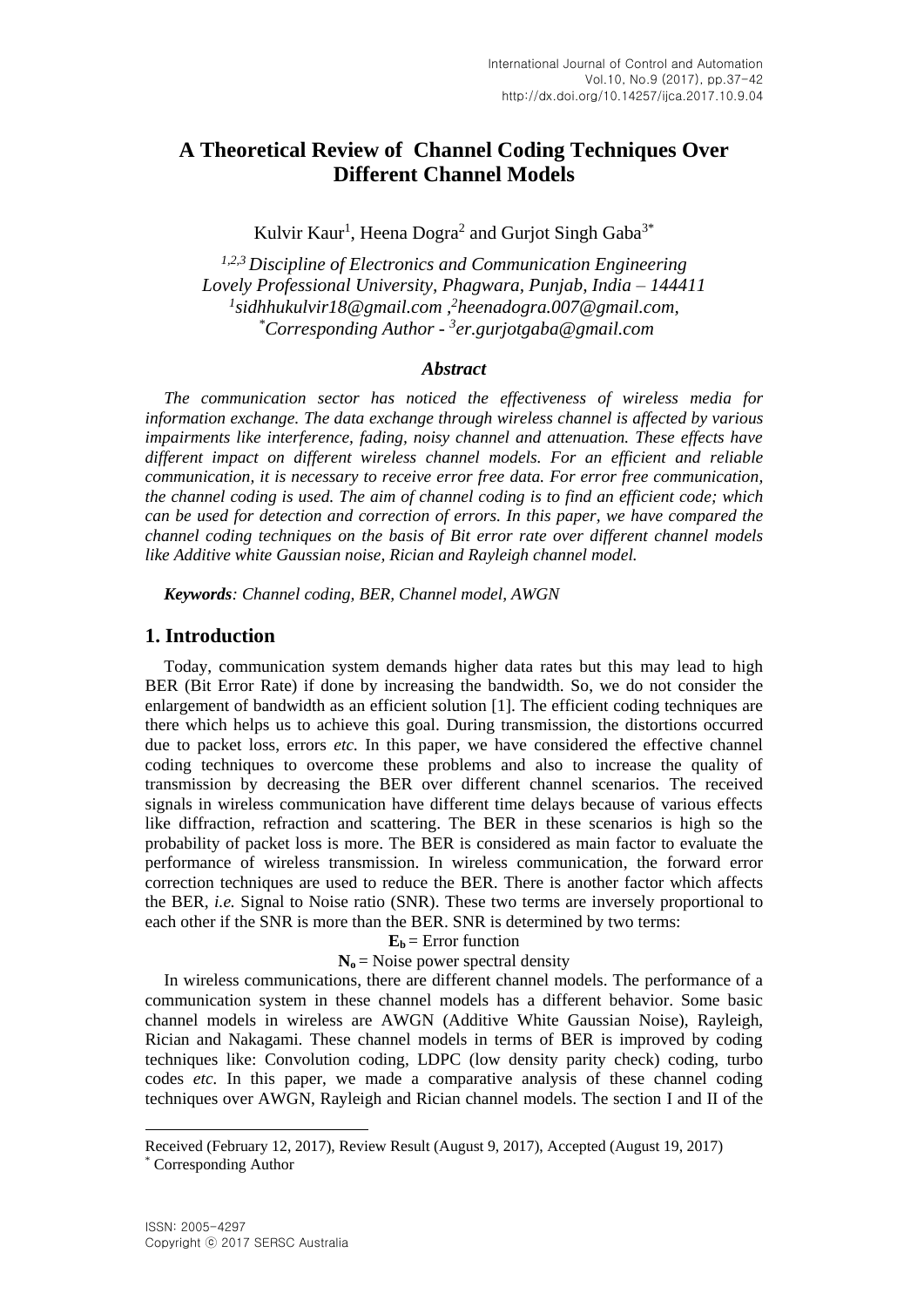manuscript explains the introductory concept of wireless communication, channel models and channel coding techniques. The comparative study of different channel coding techniques is analyzed in section III followed by section IV which contains the conclusion of this survey.

# **2. Theoretical Analysis of Channel Modeling and Channel Coding Techniques**

There are various channel models and channel coding techniques which are taken into consideration. The theoretical analysis of those techniques has been carried out in this section:

#### **2.1 Channel Modeling**

In communication system, every signal requires a channel to reach towards destination. The channel is basically a bridge between transmitter and receiver. In wireless communication, there are various effects attenuation, fading, scattering, reflection *etc.* which degrades the performance of channel. To know the extent of losses, channel models are devised. Some basic channel models are discussed in the subsequent sub-section:

#### **2.1.1 AWGN Channel**

The additive white Gaussian noise is the basic model used in communication. In this model, the impairments arise only due to white noise, and therefore no traces of diffraction, scattering, attenuation *etc.* is observed [2]. That is why; this channel is considered as basic channel model.

The mathematical equation is:

$$
o(t) = i(t) + n(t)
$$
 (1)



**Figure 1. Schematic of AWGN Channel Model**

Where  $o(t)$  is received signal over AWGN channel,  $i(t)$  is transmitted signal and  $n(t)$  is background noise.

#### **2.1.2. Rayleigh Channel**

In Rayleigh fading channel, the received signal is affected by atmosphere and free space loss, this induces signal degradation and multipath propagation [3]. The environment which has multiple scatters simulated by Rayleigh model has no line of sight path. The result of this effect is that, the signal fluctuates in terms of phase and magnitude at receiver. This effect has more impact near the earth surface due to movable objects in between the sender and receiver, the frequency shifts. This effect is called as Doppler shift.

#### **2.1.3. Rician Channel**

The Rician fading channel is based on stochastic theory. In this model, there are many NLOS (non line of sight path) and at least one direct path [4]. When there is condition in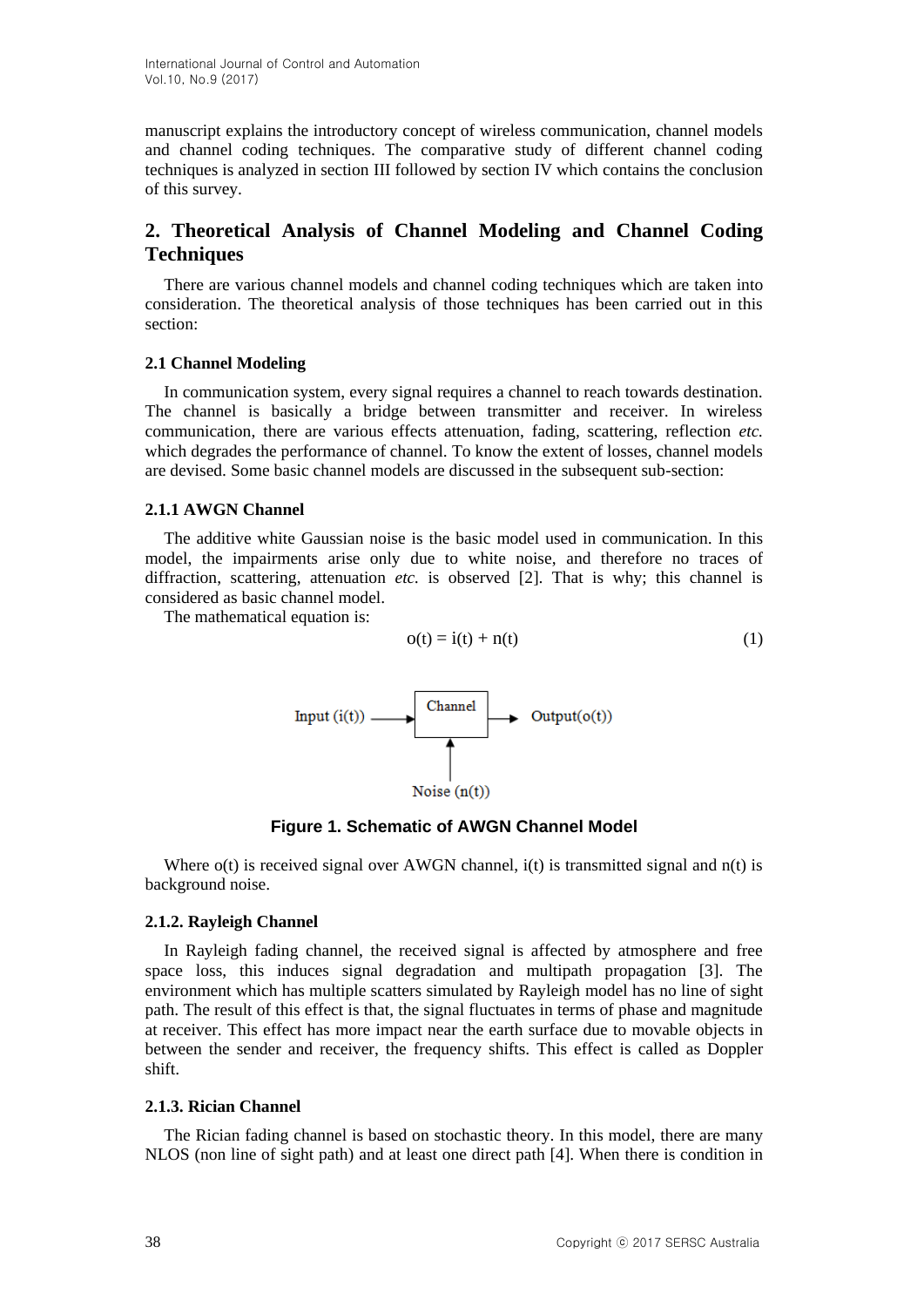which direct path has stronger effect then Rician fading occurs. It is based on two main parameters: K and  $\Omega$  where K is strength of direct path and  $\Omega$  is strength from all the paths [4].

#### **2.2. Channel Coding**

In order to avoid the unnecessary retransmissions which generate delay in process, the channel coding techniques are suggested [1]. The error detection and correction in transmission is usually done by various channel coding techniques. There are some significant channel coding techniques:

### **2.2.1. Convolution Coding**

The convolution coding is an error correcting technique which add redundancy to original message bits and generates parity symbols by employing sliding window concept [6]. The receiver retrieves the only correct or most likely transmitted bits. As compared to linear block codes, the implementation of convolution codes is somewhat complex. But the tendency to correct the errors is more [6].

### **2.2.2. Turbo Coding**

The turbo codes are using iterative soft decoders and recursive coders to eliminate the problems which occurred in block codes and convolution codes. In order to approach the Shannon limit the block codes have to use large block length and convolution codes have to use constraint length but recursive coders make the constraint length short and iterative soft decoders improves the estimation of received signal [5].



**Figure 2. Convolution Encoding Circuit**

#### **2.2.3. LDPC Coding**

These codes are linear error correcting codes. In this technique, the signal is transmitted on noisy channel but it is observed the signal suffers less loss of data. In recent years, these codes are able to attract more researches because of its various attributes like these codes are capacity approaching codes and the decoding process is also efficient when done with parallel iterative decoding methods. These codes proved themselves as efficient by performing close to Shannon limit. [7]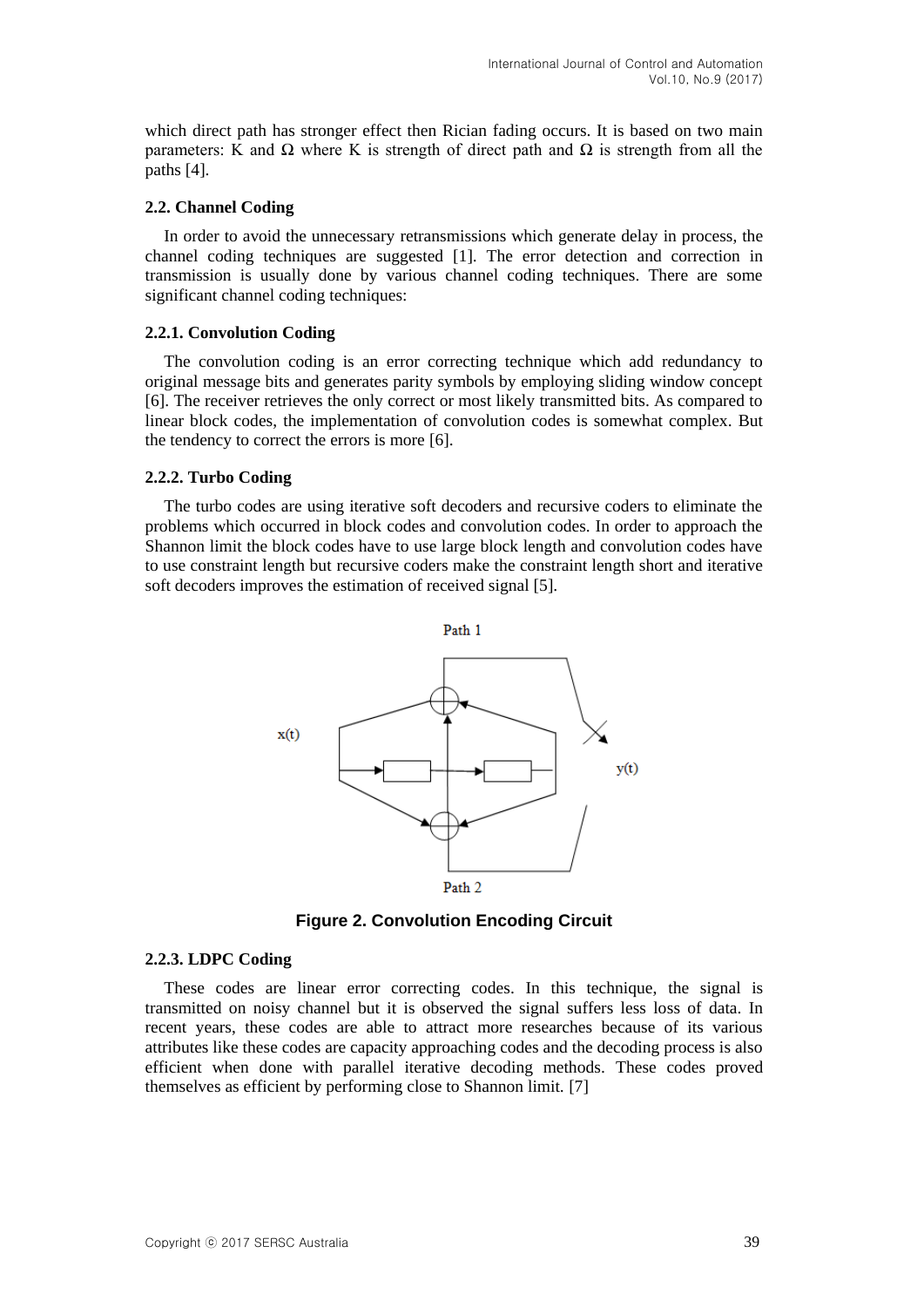## **3. Performance of Channel Coding Techniques under Different Channel Models**

In this section, we have reviewed the performance of various channel coding techniques under different channel scenarios [8]. The performance of LDPC and turbo coding is analyzed over AWGN and Rayleigh fading channel and it has been concluded that LDPC code outperform the turbo code over flat Rayleigh fading channel. In recent studies, the LDPC codes are used instead of AWGN, Rayleigh, Rician and Nakagami channels and it has been observed that LDPC performs well and its code rate ½ helps to achieve high gain with maintenance of spectral efficiency. In [9], the comparative analysis of different block codes over AWGN channel has been done and it has been shown that the LDPC has best performance over other coding techniques. The performance of turbo codes over AWGN, Rayleigh and Rician channel is analyzed and it proved that turbo codes are better than convolution coding for small frame size (for 500 bits) [10]. If LDPC codes are used for large frame size with sophisticated LDPC decoders, then it can provide 69.4% better result in terms of throughput without effecting error correction capabilities [11].

## **4. Conclusion**

For reliable communication, the channel coding plays an important role as this technique makes the transmission error free by correcting the errors. The review presented in this paper contains the performance analysis of various coding techniques and it is observed that the LDPC (low density parity check) codes outperform all the other coding techniques. LDPC technique has simple implementation of encoder and decoder which makes way for researchers to study and improve. With AWGN channel, the LDPC code gives the excellent performance in comparison of other codes.

## **References**

- [1] J. S. Nandaniya, "Comparative Analysis of Different Channel Coding Techniques", International Journal of Computer Networks and Wireless Communications (IJCNWC), vol. 4, no. 2, **(2014)**, pp. 84-89.
- [2] M. S chavan and R. H. Chile, "Multipath Fading Channel Modeling and Performance Comparison of Wireless Channel Models", International Journal of Electronics and Communication Engineering, vol. 4, no. 2, **(2011)**, pp. 189-203.
- [3] S Pathak and H Katiyar, "Performance Analysis of Wireless link in Rician Fading Channel." International Journal of Advanced Research in Computer and Communication Engineering, vol. 5, no. 4, **(2016)**, pp. 101-105.
- [4] S. Golam, "Bit error rate (BER) comparison of AWGN channel for different type's digital modulation using MATLAB Simulink", American scientific research journal for engineering, technology and sciences (ASRJETS), vol. 13, no. 1, **(2015)**, pp.61-71.
- [5] E. K. Hall and S. G. Wilson, "Design and analysis of turbo codes on Rayleigh fading channels", in IEEE Journal on Selected Areas in Communications, vol. 16, no. 2, **(1998)**, pp. 160-174..
- [6] R. A. Baby, "Convolution coding and applications: A performance analysis under AWGN channel", 2015 International Conference on Communication Networks (ICCN), Gwalior, **(2015)**, pp. 84-88.
- [7] N. Kiyani and J. Weber, "Analysis of random regular LDPC codes on Rayleigh fading channels", 27th Symp. Inform. Theory Benelux.
- [8] J. Hou, P. H. Siegel and L. B. Milstein, "Performance analysis and code optimization of low density parity-check codes on Rayleigh fading channels", in IEEE Journal on Selected Areas in Communications, vol. 19, no. 5, **(2001)**, pp. 924-934.
- [9] J. Singh and S. Bahel, "Comparative Study of Data Transmission Techniques of Different Block Codes over AWGN Channel using Simulink", International Journal of Engineering Trends and Technology (IJETT), vol. 9, no. 12, **(2014)**, pp. 609-615.
- [10] S. Papaharalabos, P. Sweeney and B. G. Evans, "A new method of improving SOVA turbo decoding for AWGN, Rayleigh and Rician fading channels", Vehicular Technology Conference, 2004. VTC 2004- Spring. 2004 IEEE 59th, vol. 5, **(2004)**, pp. 2862-2866.
- [11] X. Zuo, I. Perez-Andrade, R. G. Maunder, B. M. Al-Hashimi and L. Hanzo, "Improving the Tolerance of Stochastic LDPC Decoders to Over clocking-Induced Timing Errors: A Tutorial and a Design Example", in IEEE Access, vol. 4, **(2016)**, pp. 1607-1629.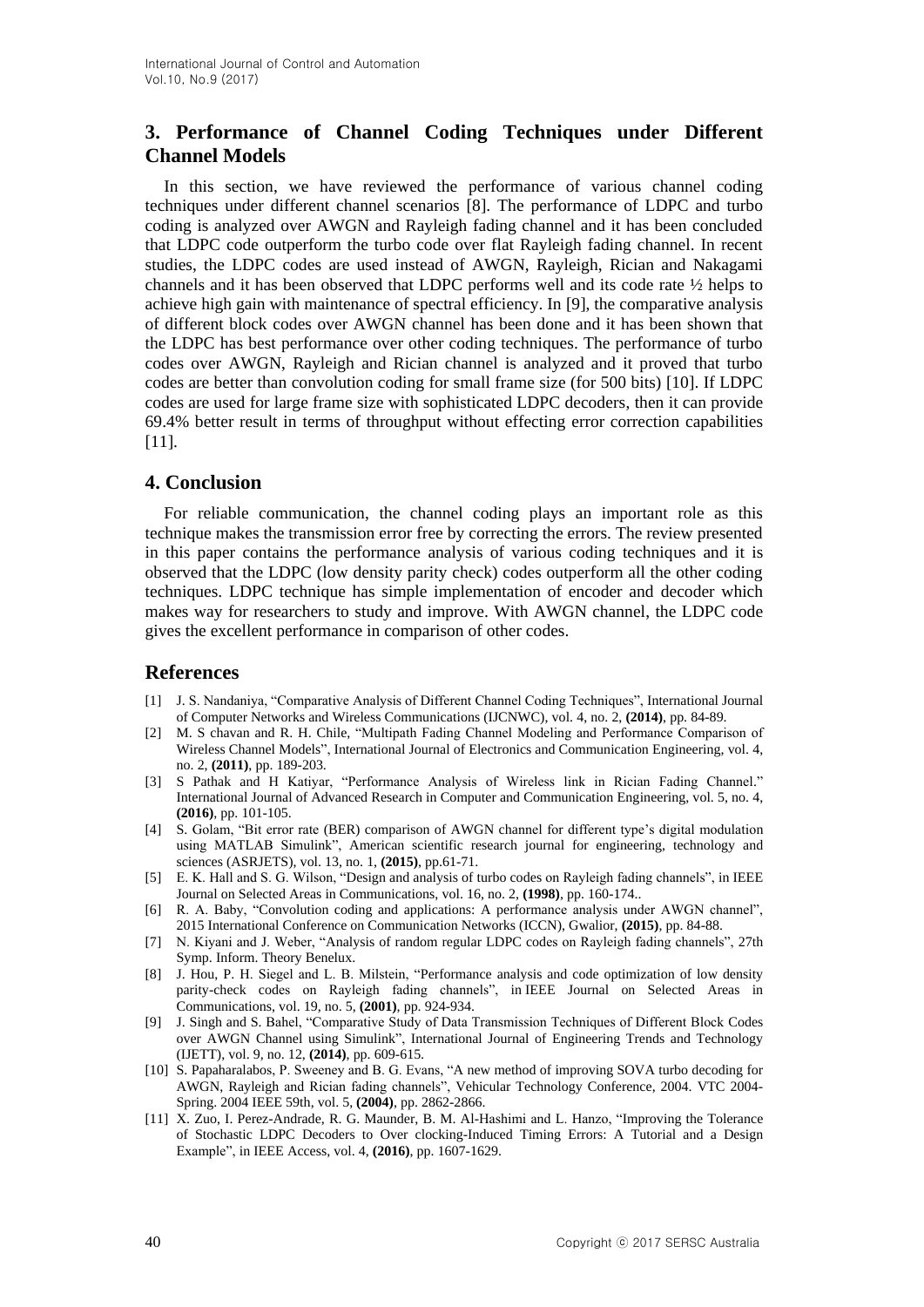## **Authors**



**Kulvir Kaur**, received the Bachelor's degree in Electronics and Communication from Lovely Professional University, Punjab. She is currently doing M. Tech in Communication Engineering. She has published one conference paper based on free space optical communication. Her field of interest includes free space optical communication in MIMO.



**Heena Dogra**, received the Bachelor's degree in Electronics and Communication from Himachal Pradesh Technical University. She is currently doing M.Tech in Communication engineering. Her field of interest is efficient Group Keying Security Techniques for Wireless sensor networks and Wireless Communications.



**Gurjot Singh Gaba**, is currently pursuing Ph.D. in Electronics & Electrical Engineering with Spl. in *Cryptography and Network Security of WSN and IoT's*. He is working as an Asst. Prof. in Lovely Professional University, India since 2011. His research interest includes Wireless Sensor Networks, Computer Networks, Optical Communications and Cryptography. He is a reviewer of SCIE and Scopus Indexed Journals. He has recently been appointed as Editor of IJEEE journal. He is a member of many technical bodies including ISCA, IAENG, IACSIT, CSI, and ISTE. He is an author of six International books and more than two dozen research papers.